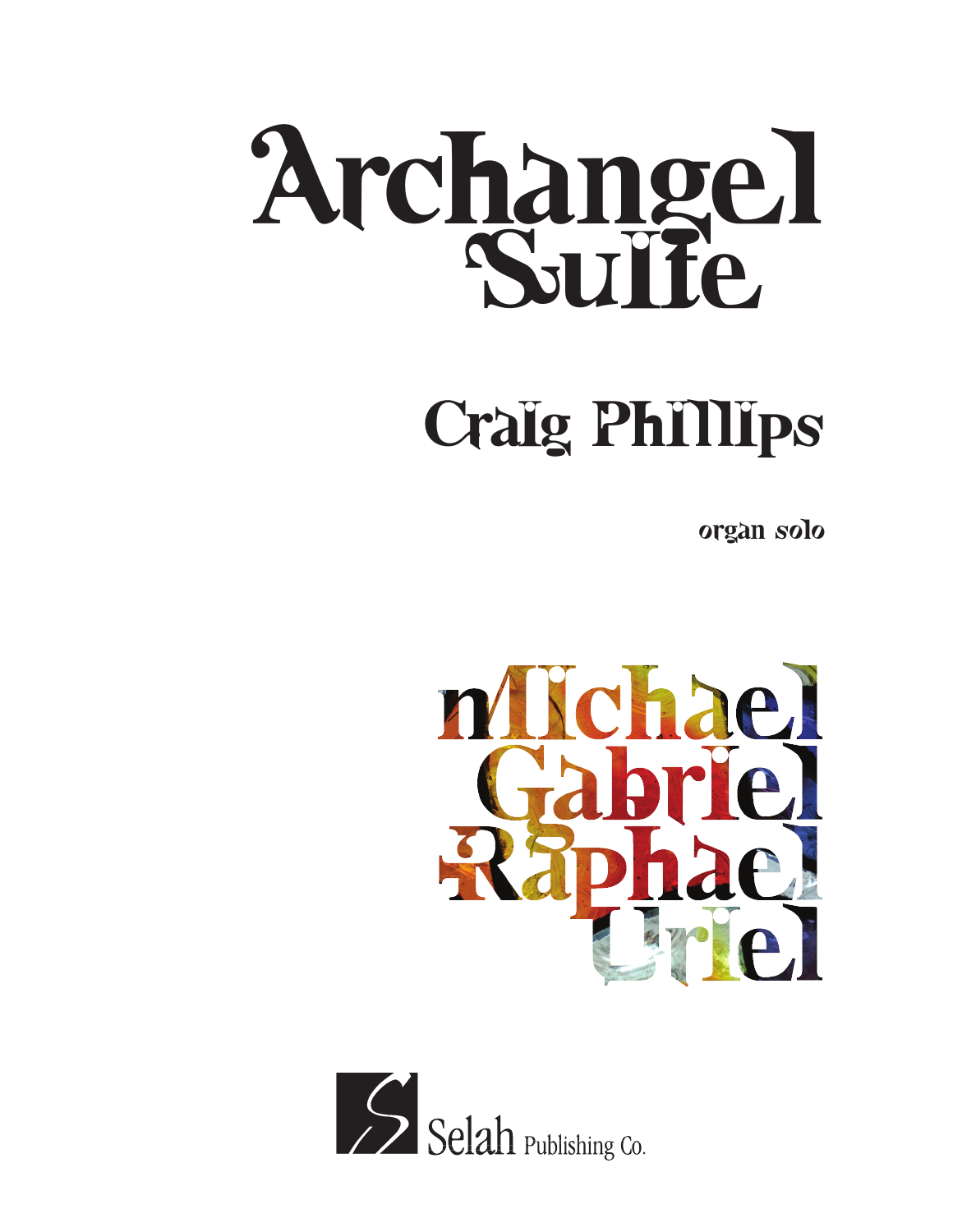Gt.: full with Tpt. 8' Sw.: full, Ch./Sw. Ch.: full with 8' reed Ped.: Found. 16', 8', Sw./Ped. Man. coupled

## I. Michael

*"…there was war in heaven. Michael and his angels fought against the dragon." – Rev. 12:7*



Copyright © 2012 Selah Publishing Co. www.selahpub.com *It is illegal to photocopy this music.*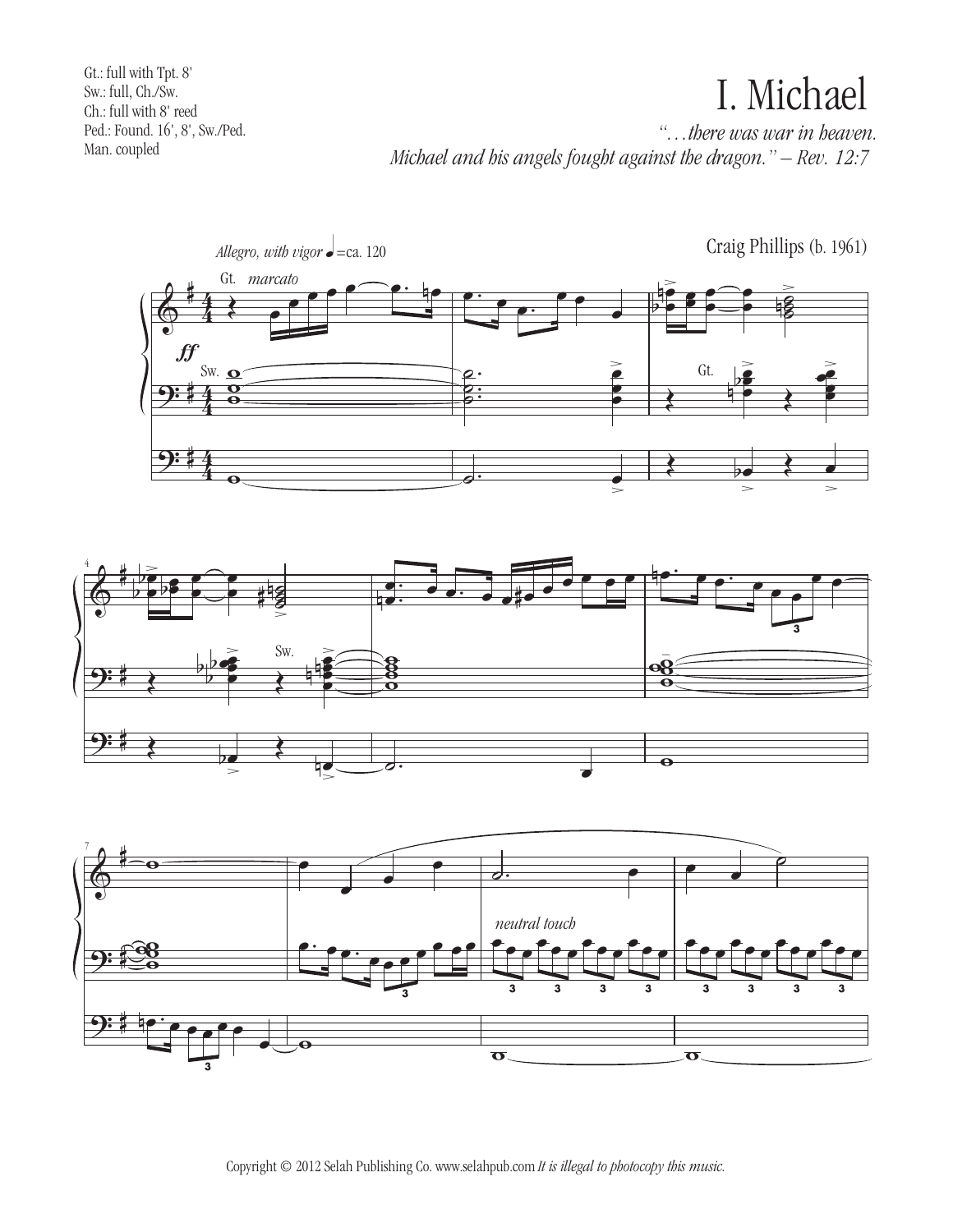## II. Gabriel *Messenger of God – messenger of the Annunciation*







Copyright © 2012 Selah Publishing Co. www.selahpub.com *It is illegal to photocopy this music.*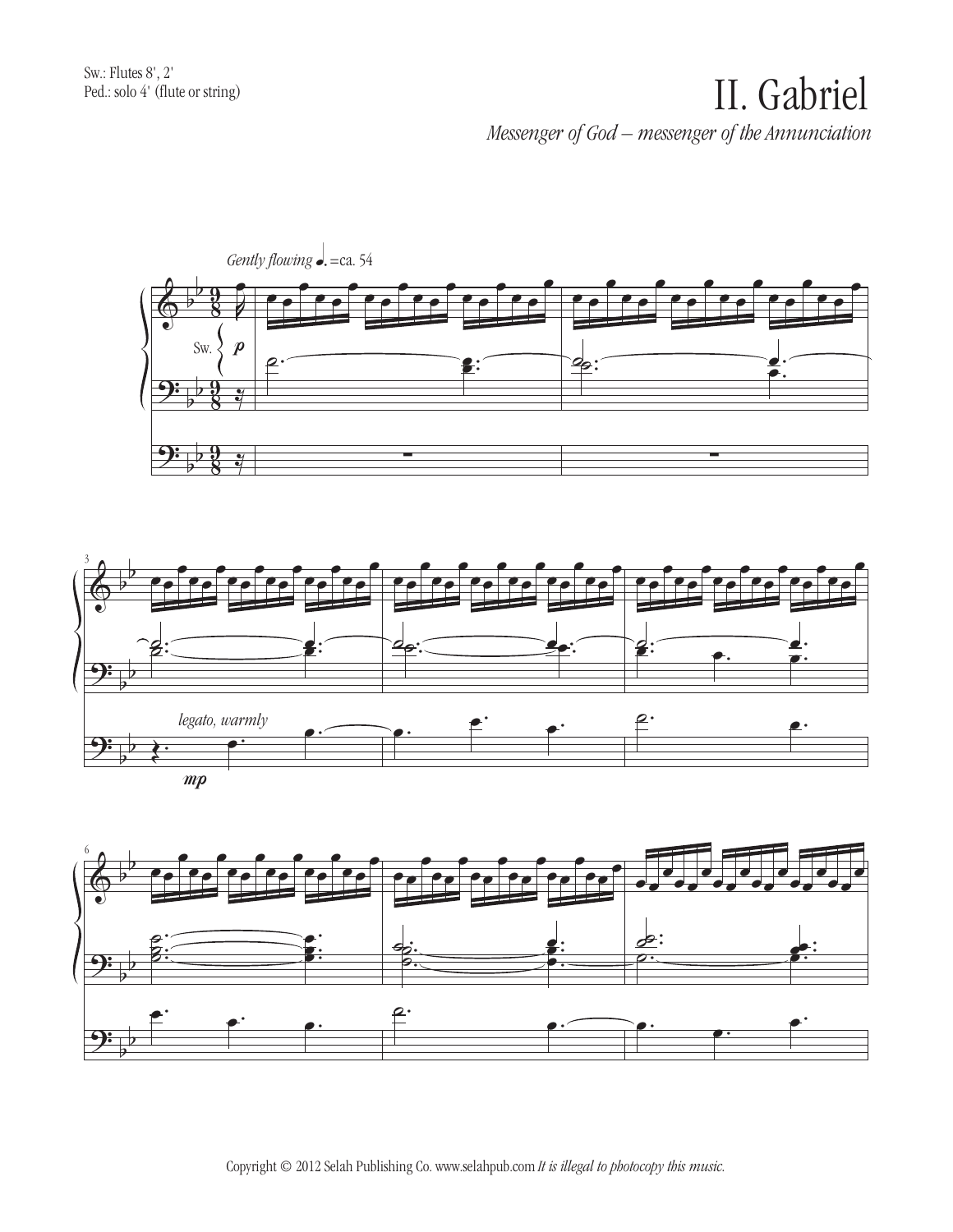Sw.: Strings, Celeste 8' Gt.: solo Pr. 8' (or other warm solo sound) Ch.: solo flute 8' (or 4') Ped.: soft 16', 8', Sw./Ped.

## III. Raphael

*It is God who heals – Archangel of healing*



˙ Copyright © 2012 Selah Publishing Co. www.selahpub.com *It is illegal to photocopy this music.*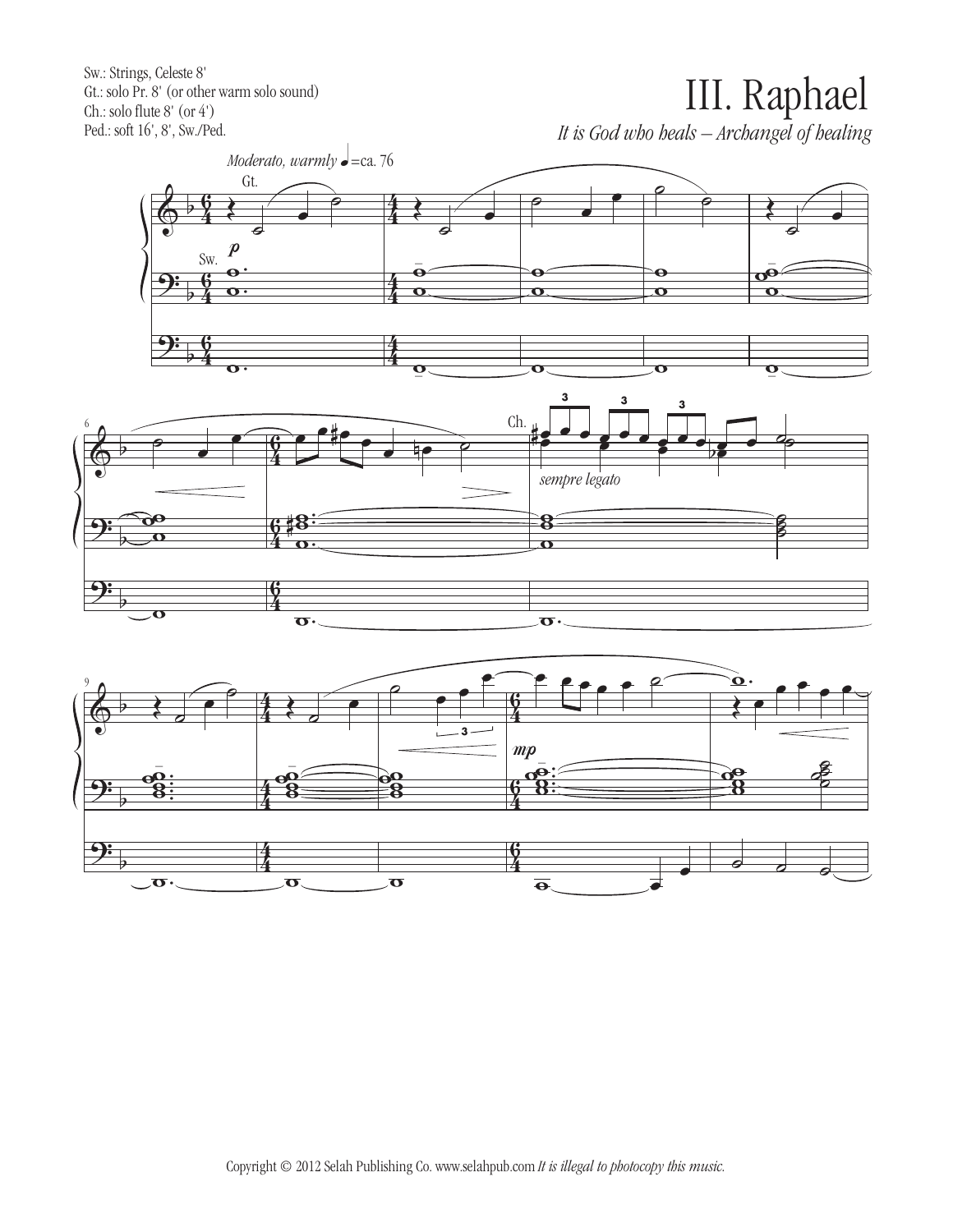Gt.: Founds. 8', 4', 2' Sw.: Full with reeds Ch.: Full (manuals coupled) Ped.: Found. 16', 8', 4'; Sw./Ped., Ch./Ped.







\* play on Choir if Swell is coupled